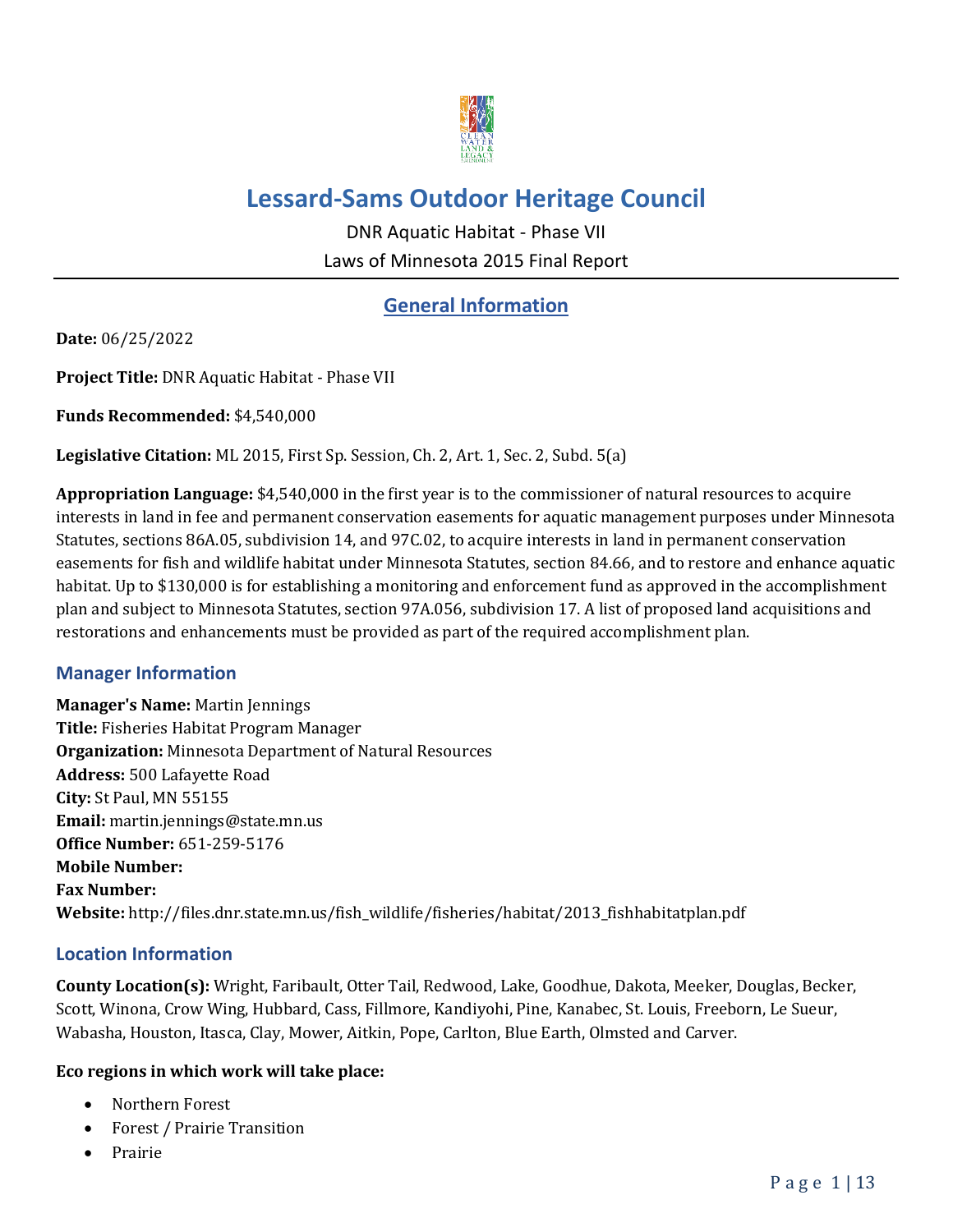- Metro / Urban
- Southeast Forest

#### **Activity types:**

- Protect in Easement
- Protect in Fee
- Restore
- Enhance

#### **Priority resources addressed by activity:**

- Prairie
- Forest
- Habitat

### **Narrative**

#### **Summary of Accomplishments**

This DNR Aquatic Habitat appropriation used a programmatic approach to achieve prioritized aquatic habitat protection, restoration, and enhancement of lakes and streams across all the LSOHC planning regions. Shoreline protection accomplished with this appropriation consisted of two fee-title acquisitions, nine trout stream easement acquisitions, and three Forest for the Future conservation easements. DNR modified three dams to allow fish passage, restored 21 acres of habitat on three streams, and enhanced 15 acres of stream habitat with this appropriation. Also, habitat enhancement project were completed on 43 Aquatic Management Areas, totaling 850 acres.

#### **Process & Methods**

Stream projects were prioritized based on the DNR's Stream habitat Priority List, where projects were ranked based on a number of criteria surrounding support and outcomes. This appropriation funded five stream projects, several of which involved external partners. Individual project details are outlined below.

Stewart River Restoration: The Stewart River channel restoration project used Natural Channel Design to restore 4,500 of premier trout stream in Northeastern Minnesota. Historic logging and a berm located in the floodplain had significantly impacted the stream. The project was designed and implemented to create trout habitat including deep pools, overhead cover and abundant spawning gravels. The project also removed the confines of the berm and reconnected the stream with the floodplain. A 100 year flood affected the project just a few years after implementation. Some damage was caused, but the objectives of the projects were still met once repairs were made in 2019 using DNR FAW funding.

Mission Creek Restoration: DNR partnered with South St. Louis SWCD to compete this project on Mission Creek. The Mission Creek channel restoration project restored 3150 feet of stream near Duluth, Minnesota. This stream was historically altered and had an in-stream trash rack which affected fish passage and the stability of the stream. The 2012 flood caused the stream to blowout around the trash rack resulting in a highly aggraded and unstable stream. The trash rack was removed and the dimension, pattern and profile of the stream was restored. Additionally, 8.4 miles of the stream was reconnected with the removal of the trash rack. During design, a historic native burial site was discovered just downstream of the project site. This slowed down design as we needed to sort through the risks to artifacts and find a tribal inspector to be onsite during construction. In the end we were able to do the project with oversight from the tribe. No artifacts were discovered during construction. Construction finished in June of 2020.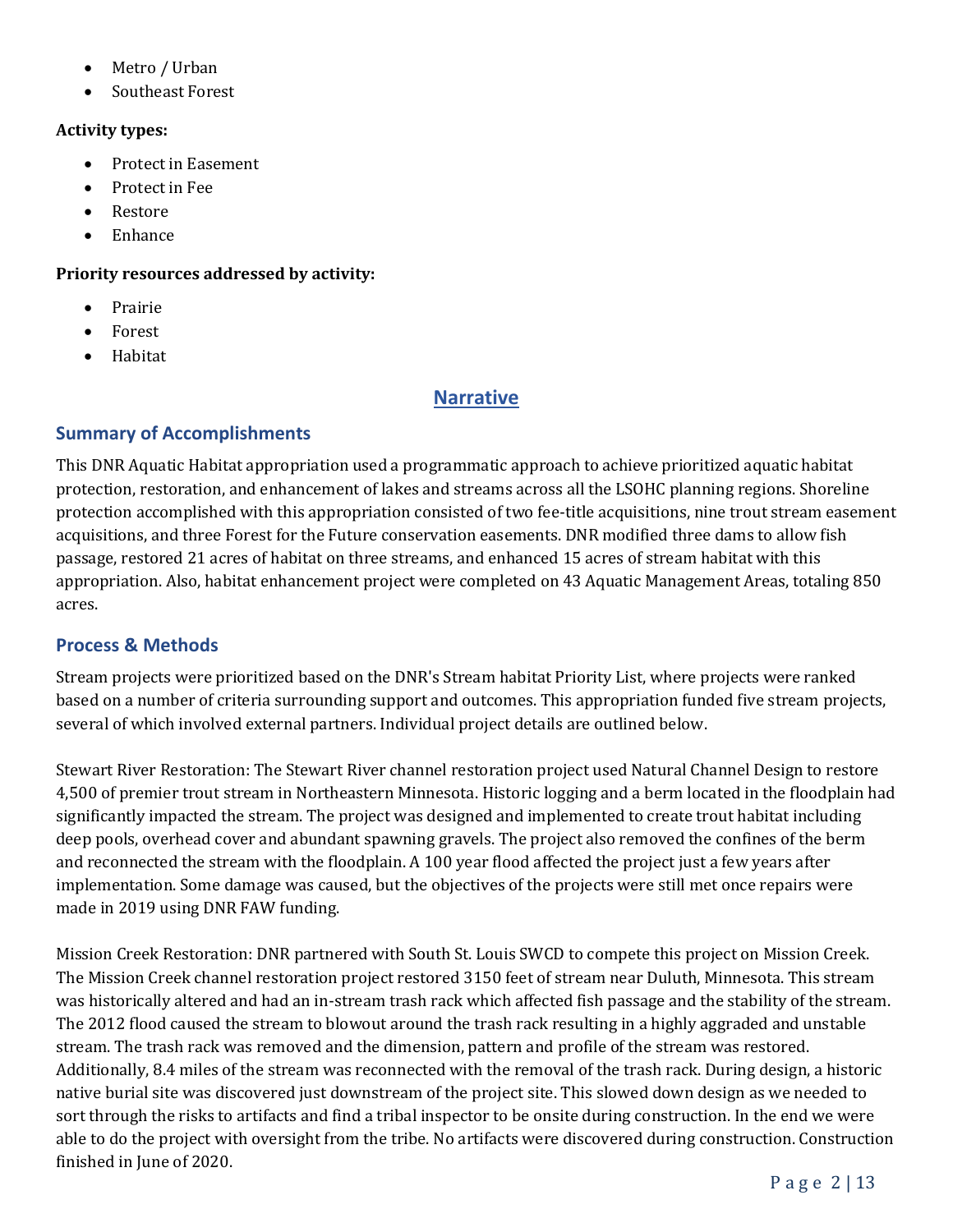North Branch of Whitewater River Restoration: This channel restoration project took place within Whitewater State Park in a location that previously had riprap installed on the bank for stabilization. This riprap failed at least two times so a stream restoration was implemented to better address the issues causing the bank erosion. The project utilized toe-wood sodmat to protect the bank and reshaped the channel dimension, pattern and profile based on a nearby stable reference reach. During construction it was found that the bed and bank material were particularly difficult for toe-wood sodmat installation. A unique technique using a trenching bucket was employed to get the toe-wood sod mat installed correctly. Another impact of the bed and bank materials was that it was difficult to get vegetation established. This project had to have additional work done after the original construction was finished. Due to lack of vegetation, a large flood and being in a flashy watershed, some of the stream features were impacted after the flood. Following the damages, the natural pattern that the river laid out was utilized to improve the overall project. The project was replanted with additional straw protection. Since the adjustments were made, the project has been stable and the vegetation is getting established.

Cottonwood River Restoration: DNR partnered with Redwood County to complete this restoration. This project was originally funded to provide fish passage at three dams by modifying the dams to rock arch rapids structures. However during the course of project development, at two of the dam sites, the grantee opted to install riffles along the river corridor to slowly step the river down and to provide more habitat than originally anticipated. Two of the dam sites now have 6-7 riffles and deep pool associated with those riffles. Fish use these pools as is evident by the anglers seen at various riffles. Fish have also been seen passing through the riffles to get upstream. Construction of this project started in February of 2020; that spring construction was put on hold due to high flows and the COVID pandemic. However, as the flows were rising the contractor continued to work. This proved to be an issue when the contractor was unable to finish installing that riffle. As a result, the unfinished structure caused some significant erosion; this lead to additional work at that riffle site for the contractor once flows receded. The COVID-19 pandemic significantly limited the ability of Department staff to provide construction oversight which would likely have avoided the contractor working in rising flows. Construction of the projects were finished in fall of 2020. Overall the project accomplished the goals of fish passage and has the added benefit of additional habitat along the river corridor.

Driftless Area Habitat Enhancement: The DNR's Fisheries Construction crew used this appropriation to purchase rock and equipment rental to enhance 15 acres of stream habitat in the Driftless Area of Minnesota.

Shoreline protection accomplished with this appropriation consisted of two fee-title acquisitions, nine trout stream easement acquisitions, and three Forest for the Future conservation easements. The two fee-title acquisitions protected 52 acres and 4,825 feet of undeveloped shoreline . All nine trout stream easement acquisitions were in the SE Forest Ecological Section. Two easement acquisitions were initiated in the Northern Forest Section, but neither was successfully concluded. The nine trout stream easements protect a total of 132 acres and 31,150 feet of stream. The Forest for the Future project prioritized protecting forests in high priority cisco lake watersheds. With this project, one 32 acre easement was purchased in the Kabekona watershed (Hubbard County), 122 acres in the Ten Mile lake watershed (Cass County), and 193 acres in the Pelican watershed in Crow Wing County. Two large easement acquisitions were not completed when the landowners chose not to accept the DNR offer. These acquisitions were scheduled to be completed close to the end of the appropriation availability and we did not have enough time to move on to other parcels. Therefore, we did not meet goals for easement acquisition and funds were returned to the Council.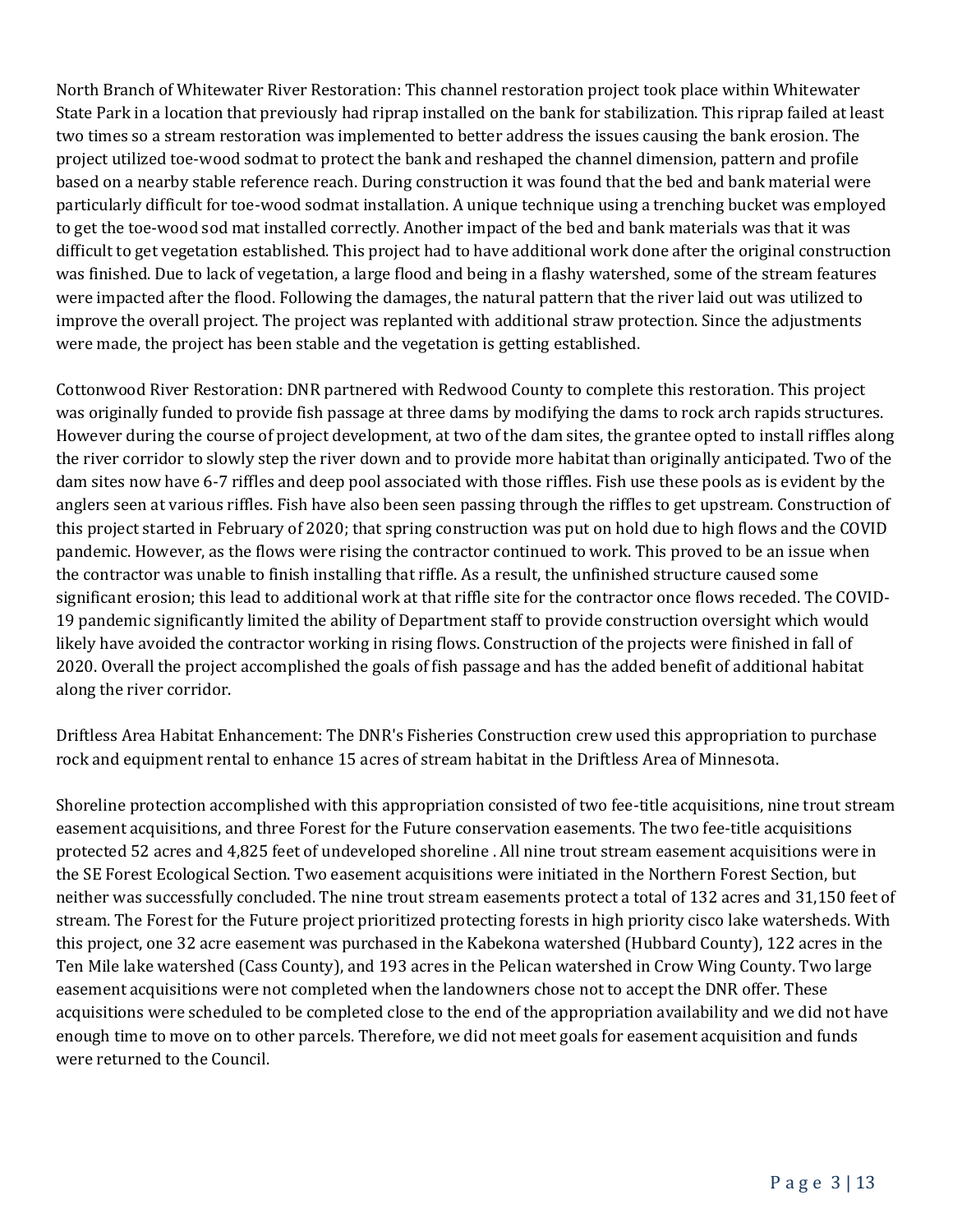## **How did the program address habitats of significant value for wildlife species of greatest conservation need, threatened or endangered species, and/or list targeted species?**

Acquisition of easements and fee title AMA's targeted waters with high value fisheries. Trout streams in SE and NE Minnesota support important fisheries, and the riparian habitats protected support numerous wildlife species. Lakes in the north-central forest region support diverse fisheries including walleye, bass, northern pike, muskellunge and panfish. Lakes targeted for watershed protection included coldwater fisheries (lake trout or cisco). Fishery quality was an important criterion in the prioritization process. High quality lakes in the region also support sensitive non-game fish species. Restoration of fish passage benefited multiple fish species by providing access to habitat for all life stages, including spawning areas and benefitting fisheries upstream and downstream of passage projects. Stream channel enhancement work stabilized channels and provided habitat benefits including improved water quality for diverse fish communities.

## **How did the program use science-based targeting that leveraged or expanded corridors and complexes, reduced fragmentation, or protected areas in the MN County Biological Survey.**

All work was part of a programmatic approach to aquatic conservation in Minnesota. The prioritization framework for acquisition in the north central forested region of the state was described in the MN DNR Fish Habitat Plan. Trout stream easement acquisition was based on fishery quality and the potential to connect existing easements. Stream restoration and enhancement projects were prioritized by MN DNR EWR and FAW Division staff.

### **Explain Partners, Supporters, & Opposition**

Partners for the Stewart River Restoration project included Lake County SWCD and Trout Unlimited.

South St. Louis SWCD partnered with DNR on the Mission Creek Restoration project.

For the Cottonwood River Restoration project, DNR partnered with Redwood County, the City of Sanborn, and Farmer's Golf and Health Club.

For the Driftless Area Habitat Enhancement project, DNR worked with many private landowners with conservation easements to enhance trout stream habitat.

Our stream restoration coordinator and stream habitat specialists worked with many other local and state partners to develop future restoration and enhancement projects.

#### **Exceptional challenges, expectations, failures, opportunities, or unique aspects of program**

The scope of the Cottonwood River Restoration project expanded after design started. Including additional habitat features in this project created some design challenges. However, anglers are already using the additional pools that were constructed for this project, suggesting that fish are relating to these habitat features.

During construction of the North Branch of the Whitewater River project, it was found that the bed and bank material were particularly difficult for toe-wood sodmat installation. A unique technique using a trenching bucket was employed to get the toe-wood sod mat installed correctly. The hard bed and bank material also made it difficult to establish vegetation in the restored reach and floods caused some impacts to the project. Adjustments have been made to the project and the stream has been stable since vegetation became established. We will continue to monitor this site.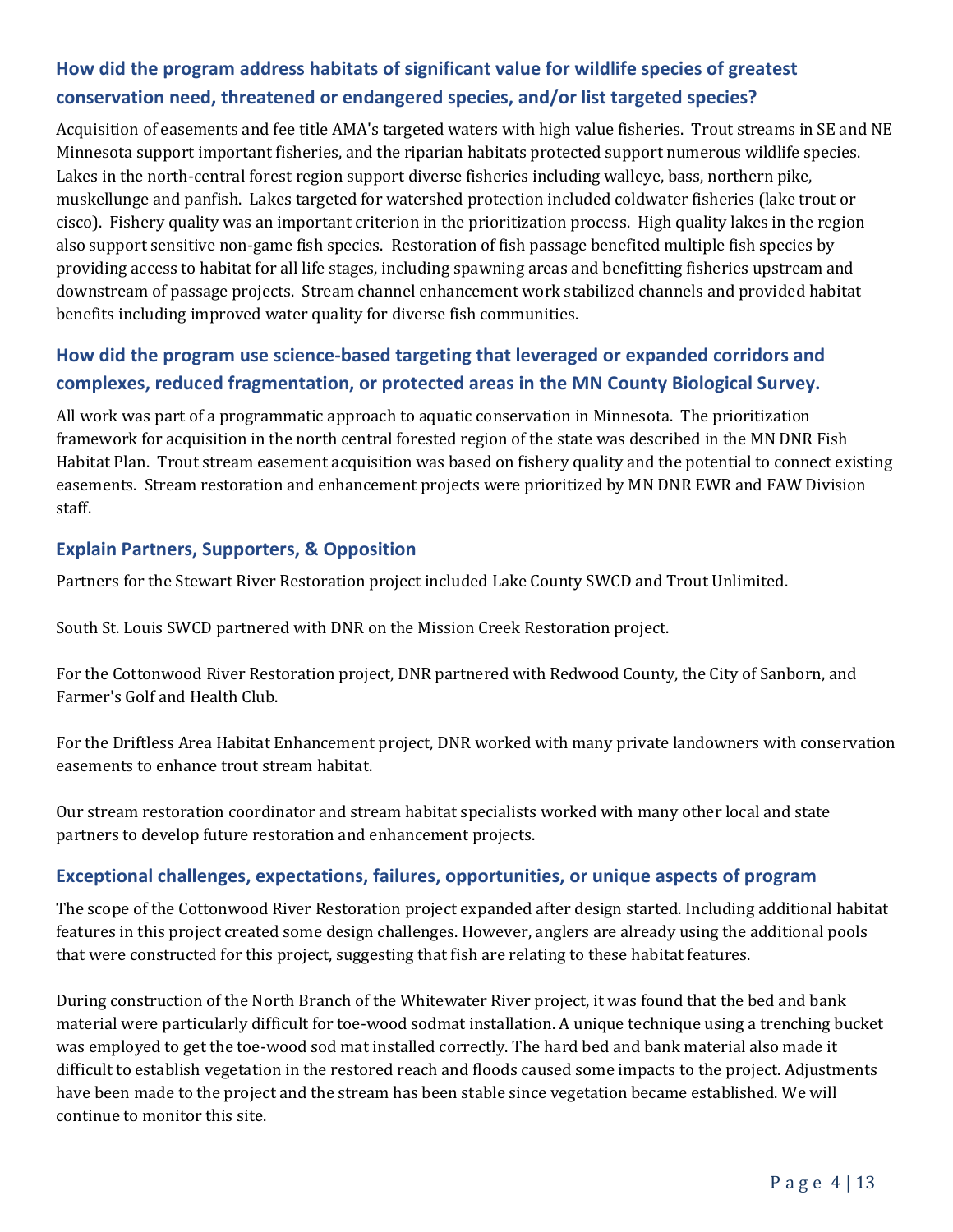### **What other fund may contribute to this program?**

- Clean Water Fund
- Other : Game and Fish funds

#### **How were the funds used to advance the program?**

Work funded by LSOHC and by the Clean Water Fund (CWF) protects and restores aquatic habitat. Clean water is a component of fish habitat. Water quality variables such as oxygen determine suitability for fish. Sedimentation directly changes substrate composition, and determines aquatic plant species composition and extent of growth. Section of Fisheries involvement in the CWF Watershed Restoration and Protection Strategies (WRAPS) process helps identify projects eligible for CWF. CWF supports DNR Section of Fisheries monitoring using biological indicators, which are used to track condition of aquatic communities and are part of the evaluation for success of LSOHC funded projects. CWF supported projects restore connectivity, enhance stream channel stability, and restore natural hydrographs. Both funds contribute to sustainable fisheries. CWF complemented, but did not directly leverage this proposal.

Clean Water Funds were utilized for the following project in this appropriation:

Stewart River Restoration: \$54,750

Game and Fish contributed funds directly to the following projects in this appropriation:

Stewart River Restoration: \$260,000

## **What is the plan to sustain and/or maintain this work after the Outdoor Heritage Funds are expended?**

Once construction is completed and vegetation is established, stream habitat projects generally do not require ongoing maintenance. DNR has multiple sources of funding that could be used for this purpose, should it arise. These include the Game and Fish Fund, Heritage Enhancement account, and Trout Stamp revenue. AMA enhancement of vegetation often has a limited duration of benefit. Prescribed burns or control of invasive plants may need to be done every 3-5 years to maintain their full benefit. DNR will continue to spend funds from internal sources, but may also make future requests to use OHF money to repeat these actions on the same parcel.

| Year | <b>Source of Funds</b> | Step 1                      | Step 2            | Step 3               |
|------|------------------------|-----------------------------|-------------------|----------------------|
| 2022 | Combination of DNR     | Evaluate AMA                | Develop or modify | Prescribed burn or   |
|      | Game and Fish funds    | <b>Enhancement Projects</b> | management plan   | control of invasive  |
|      | and OHF                | for invasive plants         |                   | plants               |
| 2025 | Combination of DNR     | Monitor effectiveness       | Determine whether | Complete adjustments |
|      | Game and Fish funds    | of stream restoration       | adjustments or    | as needed            |
|      | and OHF                | projects                    | maintenance is    |                      |
|      |                        |                             | needed            |                      |

#### **Actions to Maintain Project Outcomes**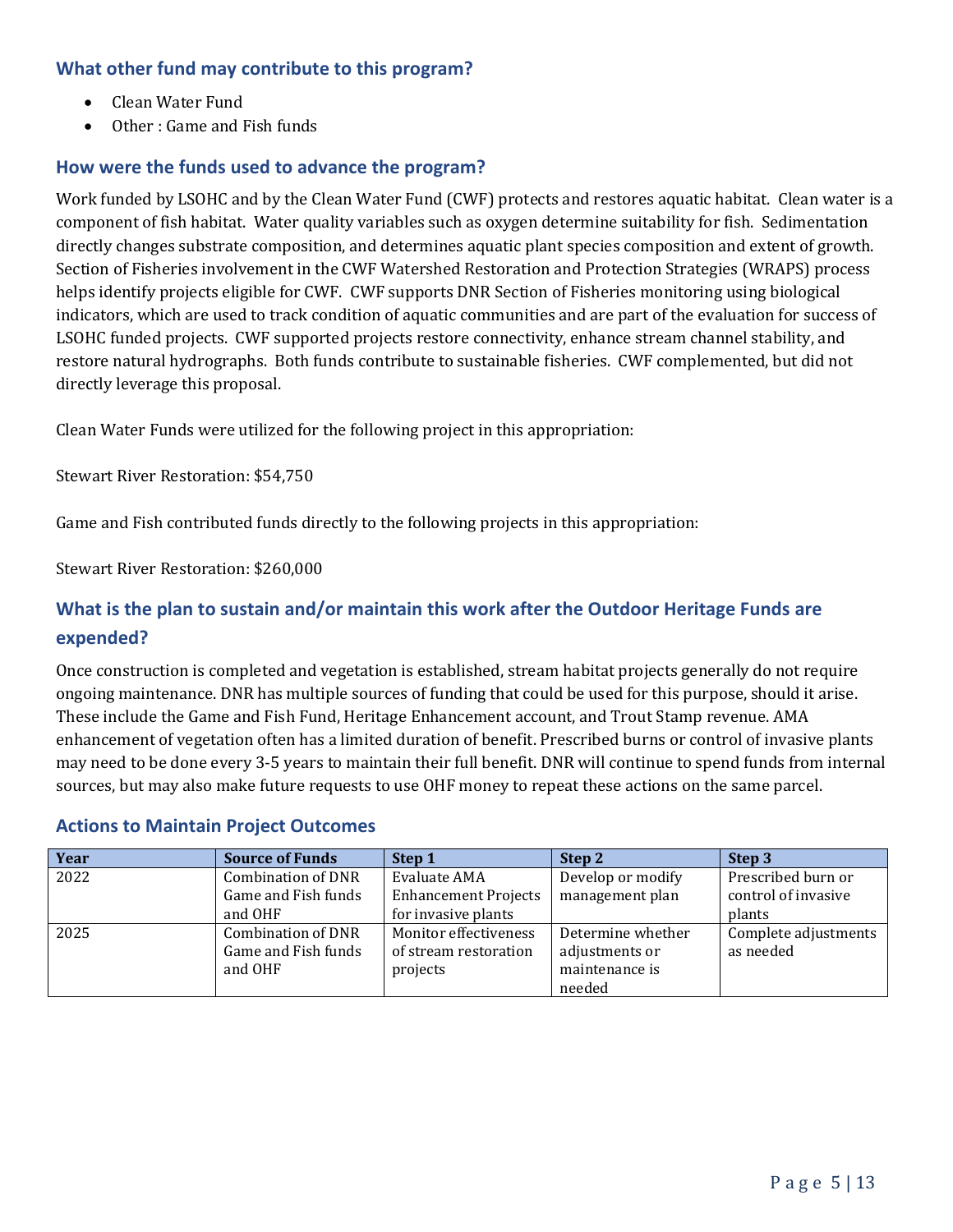### **Budget**

#### **Totals**

| Item                       | <b>Requested</b>         | <b>AP Amount</b>         | Spent                    | Antic.                   | <b>Received</b>          | Leverage                 | <b>Original</b>          | <b>Final Total</b>       |
|----------------------------|--------------------------|--------------------------|--------------------------|--------------------------|--------------------------|--------------------------|--------------------------|--------------------------|
|                            |                          |                          |                          | Leverage                 | Leverage                 | <b>Source</b>            | <b>Total</b>             |                          |
| Personnel                  | \$75,000                 | \$75,000                 | \$74,500                 | $\overline{a}$           |                          |                          | \$75,000                 | \$74,500                 |
| Contracts                  | \$2,170,000              | \$2,246,100              | \$2,459,300              | $\overline{\phantom{a}}$ | \$348.500                | Sustain Our              | \$2,170,000              | \$2,807,800              |
|                            |                          |                          |                          |                          |                          | <b>Great Lakes</b>       |                          |                          |
|                            |                          |                          |                          |                          |                          | and BWSR                 |                          |                          |
|                            |                          |                          |                          |                          |                          | Flood                    |                          |                          |
|                            |                          |                          |                          |                          |                          | Assistance               |                          |                          |
| Fee Acquisition w/<br>PILT | \$290,000                | \$290,000                | \$224,000                |                          | $\overline{\phantom{a}}$ |                          | \$290,000                | \$224,000                |
| Fee Acquisition            | $\overline{a}$           | $\overline{\phantom{a}}$ | $\overline{\phantom{a}}$ | $\overline{a}$           |                          | $\overline{\phantom{a}}$ | $\overline{\phantom{a}}$ | $\overline{\phantom{a}}$ |
| w/o PILT                   |                          |                          |                          |                          |                          |                          |                          |                          |
| Easement                   | \$1,230,000              | \$1,200,000              | \$1,155,400              | $\overline{\phantom{a}}$ | $\overline{\phantom{a}}$ | $\overline{\phantom{a}}$ | \$1,230,000              | \$1,155,400              |
| Acquisition                |                          |                          |                          |                          |                          |                          |                          |                          |
| Easement                   | \$130,000                | \$130,000                | \$130,000                | $\overline{\phantom{a}}$ |                          | $\overline{\phantom{a}}$ | \$130,000                | \$130,000                |
| Stewardship                |                          |                          |                          |                          |                          |                          |                          |                          |
| Travel                     | \$10,000                 | \$75,000                 | \$60,000                 | $\overline{a}$           |                          |                          | \$10,000                 | \$60,000                 |
| Professional               | \$213,000                | \$283,000                | \$235,400                | $\overline{a}$           | \$56,600                 | South St.                | \$213,000                | \$292,000                |
| Services                   |                          |                          |                          |                          |                          | Louis SWCD               |                          |                          |
|                            |                          |                          |                          |                          |                          | general fund             |                          |                          |
| Direct Support             | \$182,000                | \$65,900                 | \$65,700                 | $\overline{a}$           |                          |                          | \$182,000                | \$65,700                 |
| Services                   |                          |                          |                          |                          |                          |                          |                          |                          |
| <b>DNR</b> Land            | $\overline{a}$           | $\overline{a}$           | $\overline{\phantom{a}}$ | $\overline{\phantom{a}}$ | $\overline{a}$           | $\overline{\phantom{a}}$ |                          | $\overline{\phantom{a}}$ |
| <b>Acquisition Costs</b>   |                          |                          |                          |                          |                          |                          |                          |                          |
| Capital Equipment          | $\overline{\phantom{a}}$ | $\overline{\phantom{a}}$ | $\overline{\phantom{a}}$ | $\overline{\phantom{a}}$ | $\overline{\phantom{a}}$ | $\overline{\phantom{a}}$ | $\overline{\phantom{a}}$ | $\overline{\phantom{a}}$ |
| Other                      |                          |                          |                          |                          |                          |                          |                          |                          |
| Equipment/Tools            |                          |                          |                          |                          |                          |                          |                          |                          |
| Supplies/Materials         | \$240,000                | \$175,000                | \$77,100                 | $\overline{a}$           |                          | $\overline{\phantom{a}}$ | \$240,000                | \$77,100                 |
| <b>DNRIDP</b>              |                          |                          |                          |                          |                          |                          |                          |                          |
| <b>Grand Total</b>         | \$4,540,000              | \$4,540,000              | \$4,481,400              | $\overline{\phantom{a}}$ | \$405,100                | $\blacksquare$           | \$4,540,000              | \$4,886,500              |

#### **Personnel**

| <b>Position</b> | <b>Annual FTE</b> | Years<br><b>Working</b> | <b>Funding</b><br><b>Request</b> | Antic.<br><b>Leverage</b> | Leverage<br><b>Source</b> | <b>Total</b> |
|-----------------|-------------------|-------------------------|----------------------------------|---------------------------|---------------------------|--------------|
| AMA             | $0.5\,$           | 2.0                     | \$74,500                         | . .                       |                           | $$74,500$    |
| enhancement     |                   |                         |                                  |                           |                           |              |
| contracting     |                   |                         |                                  |                           |                           |              |

#### **Direct Support Services**

#### **How did you determine which portions of the Direct Support Services of your shared support services is direct to this program?**

DNR calculates the fair share to pay for support costs directly related to and necessary for the appropriation.

#### **Explain any budget challenges or successes:**

The most significant budget challenge with this appropriation was having two large easement acquisitions not completed when landowners changed their mind just prior to the end of funding availability. Going forward, we are working hard to move these acquisitions more quickly so we don't face these same issues.

Stream restoration projects are difficult to time with each appropriation due to unanticipated design and permitting challenges. However, we have successfully moved projects to different appropriations when needed.

**Total Revenue:** \$0

**Revenue Spent:** \$0

**Revenue Balance:** \$0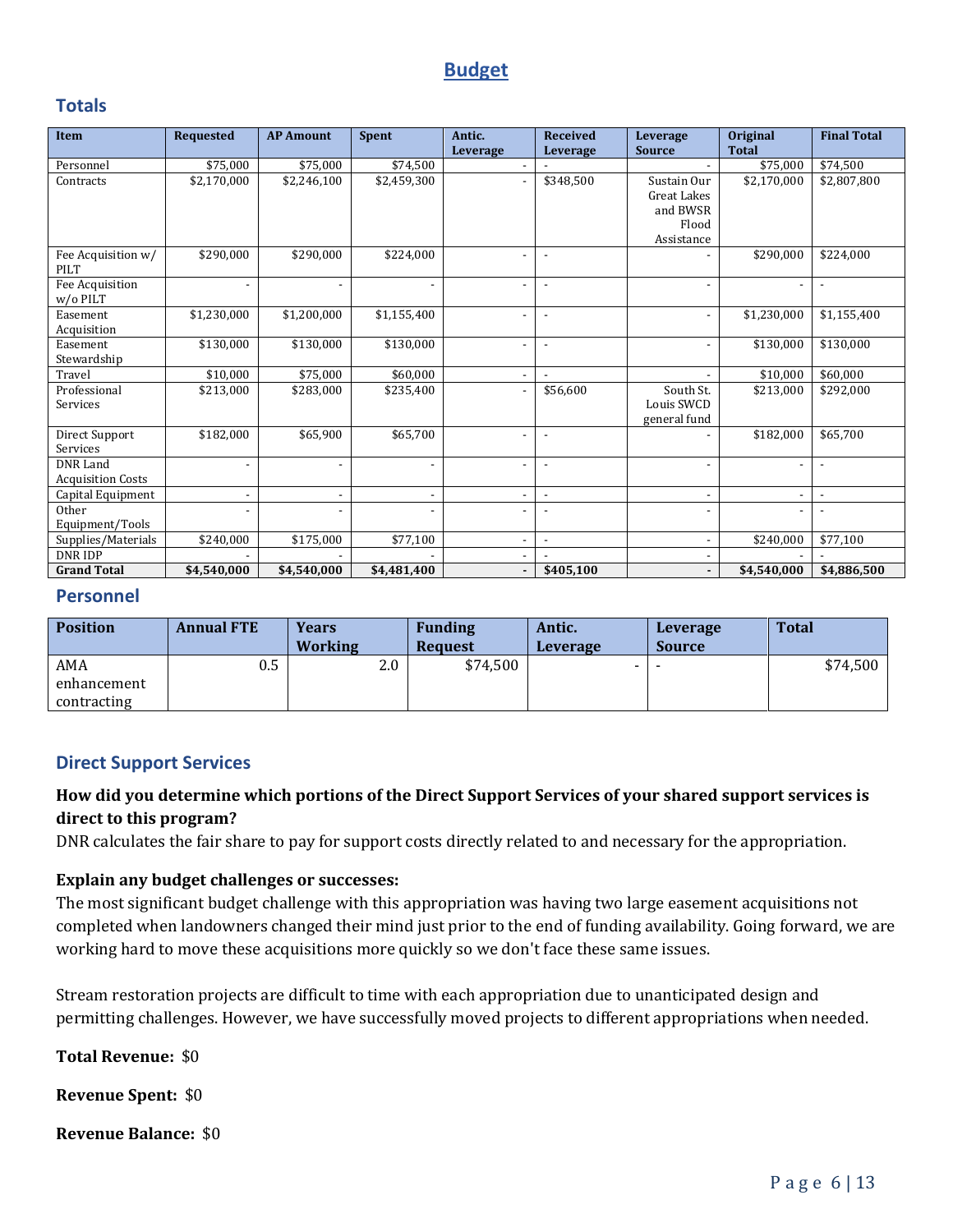## **Of the money disclosed above, what are the appropriate uses of the money:**

• E. This is not applicable as there was no revenue generated.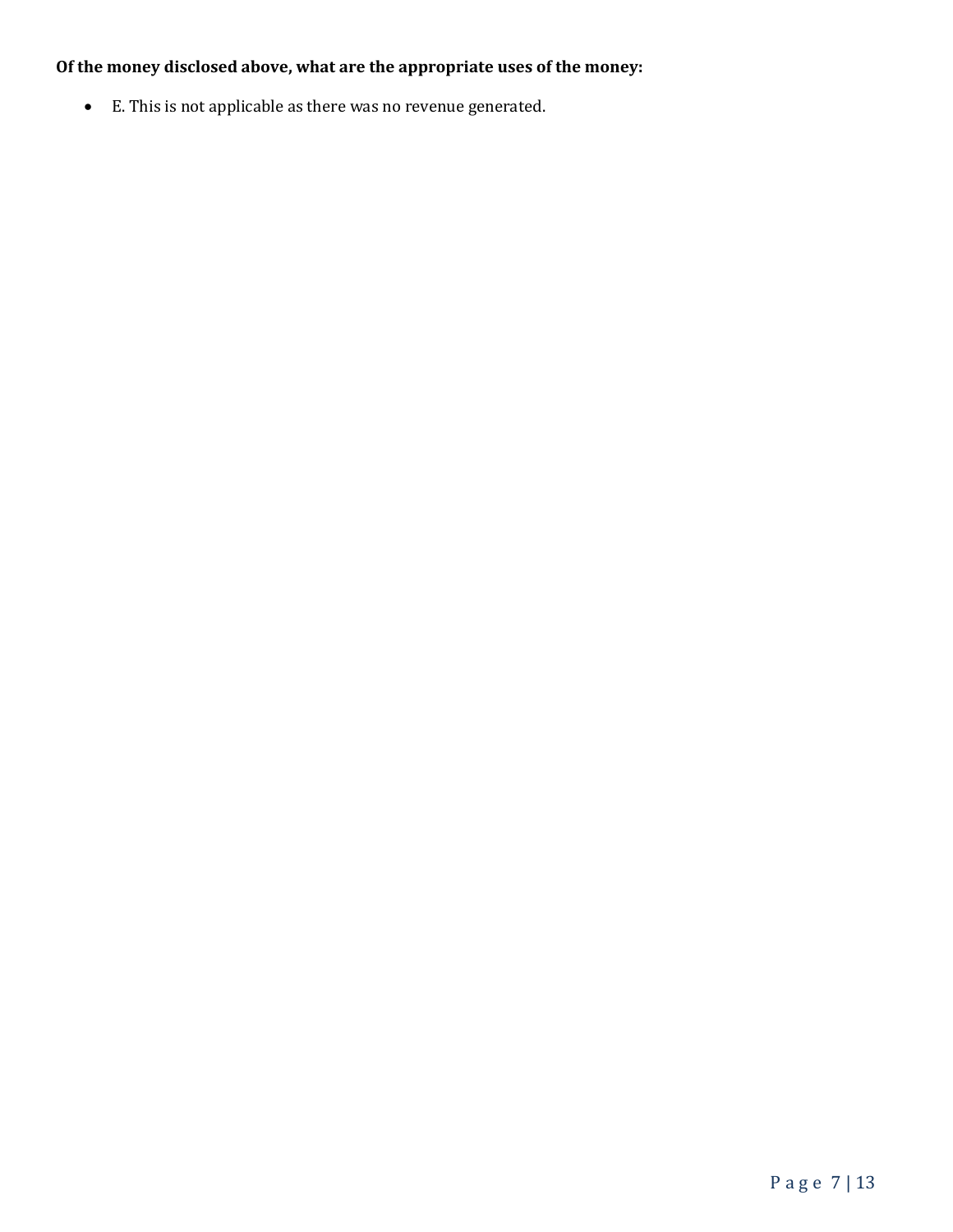## **Output Tables**

## **Acres by Resource Type (Table 1)**

| <b>Type</b>                                           | Wetland<br>(AP) | Wetland<br>(Final) | <b>Prairie</b><br>(AP) | <b>Prairie</b><br>(Final) | <b>Forest</b><br>(AP) | <b>Forest</b><br>(Final) | Habitat<br>(AP) | <b>Habitat</b><br>(Final) | <b>Total</b><br><b>Acres</b><br>(AP) | <b>Total</b><br><b>Acres</b><br>(Final) |
|-------------------------------------------------------|-----------------|--------------------|------------------------|---------------------------|-----------------------|--------------------------|-----------------|---------------------------|--------------------------------------|-----------------------------------------|
| Restore                                               | 0               | $\boldsymbol{0}$   | 0                      | 0                         | $\Omega$              | $\theta$                 | 8               | 22                        | 8                                    | 22                                      |
| Protect in<br>Fee with<br>State<br><b>PILT</b>        | $\mathbf{0}$    | 0                  | $\boldsymbol{0}$       | 0                         | $\theta$              | $\boldsymbol{0}$         | 34              | 52                        | 34                                   | 52                                      |
| Liability                                             |                 |                    |                        |                           |                       |                          |                 |                           |                                      |                                         |
| Protect in<br>Fee $w/o$<br>State<br>PILT<br>Liability | 0               | 0                  | $\boldsymbol{0}$       | 0                         | $\bf{0}$              | $\boldsymbol{0}$         | $\Omega$        | $\bf{0}$                  | $\boldsymbol{0}$                     | $\mathbf{0}$                            |
| Protect in<br>Easement                                | $\theta$        | $\theta$           | $\boldsymbol{0}$       | $\boldsymbol{0}$          | 490                   | 347                      | 82              | 132                       | 572                                  | 479                                     |
| Enhance                                               | $\mathbf{0}$    | $\theta$           | 200                    | 330                       | $\Omega$              | $\Omega$                 | 437             | 535                       | 637                                  | 865                                     |
| <b>Total</b>                                          | $\bf{0}$        | $\bf{0}$           | 200                    | 330                       | 490                   | 347                      | 561             | 741                       | 1,251                                | 1,418                                   |

## **Total Requested Funding by Resource Type (Table 2)**

| <b>Type</b>  | Wetlan<br>d(AP)          | Wetlan<br>d<br>(Final)   | Prairi<br>e(AP) | Prairie<br>(Final)       | <b>Forest</b><br>(AP)    | <b>Forest</b><br>(Final) | <b>Habitat</b><br>(AP) | Habitat<br>(Final) | <b>Total</b><br><b>Funding</b><br>(AP) | <b>Total</b><br><b>Funding</b><br>(Final) |
|--------------|--------------------------|--------------------------|-----------------|--------------------------|--------------------------|--------------------------|------------------------|--------------------|----------------------------------------|-------------------------------------------|
| Restore      | $\overline{\phantom{a}}$ |                          |                 |                          | Ξ.                       |                          | \$1,824,00             | \$2,306,70         | \$1,824,00                             | \$2,306,70                                |
|              |                          |                          |                 |                          |                          |                          |                        | 0                  | $\bf{0}$                               |                                           |
| Protect      |                          |                          |                 |                          | $\overline{\phantom{a}}$ |                          | \$347,000              | \$256,800          | \$347,000                              | \$256,800                                 |
| in Fee       |                          |                          |                 |                          |                          |                          |                        |                    |                                        |                                           |
| with         |                          |                          |                 |                          |                          |                          |                        |                    |                                        |                                           |
| State        |                          |                          |                 |                          |                          |                          |                        |                    |                                        |                                           |
| PILT         |                          |                          |                 |                          |                          |                          |                        |                    |                                        |                                           |
| Liability    |                          |                          |                 |                          |                          |                          |                        |                    |                                        |                                           |
| Protect      | $\blacksquare$           | $\overline{\phantom{a}}$ |                 |                          | $\overline{\phantom{a}}$ |                          |                        |                    |                                        |                                           |
| in Fee       |                          |                          |                 |                          |                          |                          |                        |                    |                                        |                                           |
| W/0          |                          |                          |                 |                          |                          |                          |                        |                    |                                        |                                           |
| State        |                          |                          |                 |                          |                          |                          |                        |                    |                                        |                                           |
| <b>PILT</b>  |                          |                          |                 |                          |                          |                          |                        |                    |                                        |                                           |
| Liability    |                          |                          |                 |                          |                          |                          |                        |                    |                                        |                                           |
| Protect      | $\blacksquare$           | $\blacksquare$           |                 | $\overline{\phantom{a}}$ | \$936,00                 | \$1,154,60               | \$625,000              | \$334,700          | \$1,561,00                             | \$1,489,30                                |
| in           |                          |                          |                 |                          | 0                        | 0                        |                        |                    | $\bf{0}$                               | O                                         |
| Easeme       |                          |                          |                 |                          |                          |                          |                        |                    |                                        |                                           |
| nt           |                          |                          |                 |                          |                          |                          |                        |                    |                                        |                                           |
| Enhanc       | $\blacksquare$           | $\blacksquare$           | \$83,00         | \$127,50                 | $\overline{\phantom{a}}$ | $\overline{\phantom{a}}$ | \$725,000              | \$301,100          | \$808,000                              | \$428,600                                 |
| e            |                          |                          | 0               | 0                        |                          |                          |                        |                    |                                        |                                           |
| <b>Total</b> |                          | $\blacksquare$           | \$83,00         | \$127,5                  | \$936,0                  | \$1,154,6                | \$3,521,0              | \$3,199,3          | \$4,540,0                              | \$4,481,4                                 |
|              |                          |                          | 0               | 00                       | 00                       | 00                       | 00                     | $00\,$             | 00                                     | 00                                        |

## **Acres within each Ecological Section (Table 3)**

| <b>Type</b> | Metro /<br>Urban<br>(AP) | Metro /<br><b>Urban</b><br>(Final) | Forest /<br>Prairie<br>(AP) | Forest<br>Prairie<br>(Final) | <b>SE</b><br><b>Forest</b><br>(AP) | <b>SE</b><br>Forest<br>(Final) | Prairie<br>(AP) | Prairie<br>(Final) | N.<br><b>Forest</b><br>(AP) | N.<br><b>Forest</b><br>(Final) | <b>Total</b><br>(AP) | <b>Total</b><br>(Final) |
|-------------|--------------------------|------------------------------------|-----------------------------|------------------------------|------------------------------------|--------------------------------|-----------------|--------------------|-----------------------------|--------------------------------|----------------------|-------------------------|
| Restore     |                          |                                    |                             | υ                            | 0                                  |                                |                 |                    |                             | 20                             | 8                    | 22                      |
| Protect in  |                          |                                    |                             | U                            | 0                                  |                                |                 |                    | 34                          | 52                             | 34                   | 52                      |
| Fee with    |                          |                                    |                             |                              |                                    |                                |                 |                    |                             |                                |                      |                         |
| State       |                          |                                    |                             |                              |                                    |                                |                 |                    |                             |                                |                      |                         |
| PILT        |                          |                                    |                             |                              |                                    |                                |                 |                    |                             |                                |                      |                         |
| Liability   |                          |                                    |                             |                              |                                    |                                |                 |                    |                             |                                |                      |                         |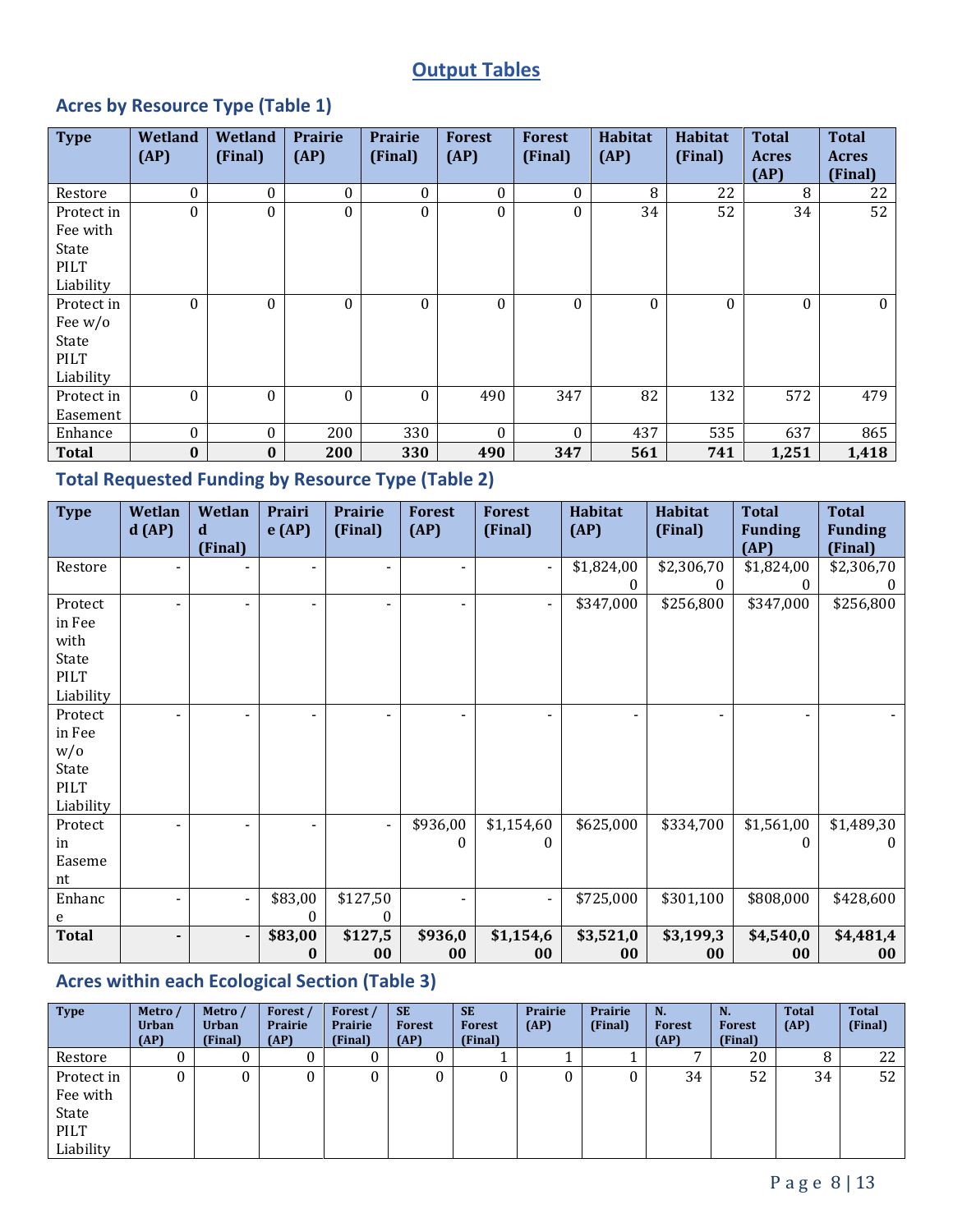| Protect in   |    |     | U   | υ   | υ  |     | U   | υ   |     |     | 0     | $\bf{0}$ |
|--------------|----|-----|-----|-----|----|-----|-----|-----|-----|-----|-------|----------|
| Fee $w/o$    |    |     |     |     |    |     |     |     |     |     |       |          |
| State        |    |     |     |     |    |     |     |     |     |     |       |          |
| PILT         |    |     |     |     |    |     |     |     |     |     |       |          |
| Liability    |    |     |     |     |    |     |     |     |     |     |       |          |
| Protect in   |    |     |     | 0   | 42 | 132 | 0   | 0   | 530 | 347 | 572   | 479      |
| Easement     |    |     |     |     |    |     |     |     |     |     |       |          |
| Enhance      | 65 | 194 | 125 | 163 | 52 | 116 | 240 | 231 | 155 | 161 | 637   | 865      |
| <b>Total</b> | 65 | 194 | 125 | 163 | 94 | 249 | 241 | 232 | 726 | 580 | 1,251 | 1,418    |

**Total Requested Funding within each Ecological Section (Table 4)** 

| <b>Type</b>          | Metro/<br><b>Urban</b><br>(AP) | Metro/<br><b>Urban</b><br>(Final) | <b>Forest</b><br>Prairie<br>(AP) | <b>Forest</b><br>Prairie<br>(Final) | <b>SE</b><br><b>Forest</b><br>(AP) | <b>SE</b><br><b>Forest</b><br>(Final) | Prairie<br>(AP)          | Prairie<br>(Final) | N. Forest<br>(AP) | N. Forest<br>(Final) | <b>Total</b><br>(AP) | <b>Total</b><br>(Final) |
|----------------------|--------------------------------|-----------------------------------|----------------------------------|-------------------------------------|------------------------------------|---------------------------------------|--------------------------|--------------------|-------------------|----------------------|----------------------|-------------------------|
| Restor               |                                |                                   |                                  |                                     | $\blacksquare$                     | \$344,8                               | \$1,282,                 | \$627,1            | \$542,00          | \$1,334,             | \$1,824,             | \$2,306,                |
| e                    |                                |                                   |                                  |                                     |                                    | 00                                    | 000                      | 00                 | $\mathbf{0}$      | 800                  | 000                  | 700                     |
| Protec               |                                |                                   |                                  |                                     | $\blacksquare$                     |                                       |                          | $\blacksquare$     | \$347,00          | \$256,80             | \$347,00             | \$256,80                |
| t in                 |                                |                                   |                                  |                                     |                                    |                                       |                          |                    | $\bf{0}$          | $\theta$             | $\boldsymbol{0}$     | $\bf{0}$                |
| Fee                  |                                |                                   |                                  |                                     |                                    |                                       |                          |                    |                   |                      |                      |                         |
| with                 |                                |                                   |                                  |                                     |                                    |                                       |                          |                    |                   |                      |                      |                         |
| State                |                                |                                   |                                  |                                     |                                    |                                       |                          |                    |                   |                      |                      |                         |
| PILT                 |                                |                                   |                                  |                                     |                                    |                                       |                          |                    |                   |                      |                      |                         |
| Liabili              |                                |                                   |                                  |                                     |                                    |                                       |                          |                    |                   |                      |                      |                         |
| ty                   |                                |                                   |                                  |                                     |                                    |                                       |                          |                    |                   |                      |                      |                         |
| Protec               |                                |                                   |                                  |                                     |                                    |                                       |                          |                    |                   |                      |                      |                         |
| t in                 |                                |                                   |                                  |                                     |                                    |                                       |                          |                    |                   |                      |                      |                         |
| Fee                  |                                |                                   |                                  |                                     |                                    |                                       |                          |                    |                   |                      |                      |                         |
| W/0                  |                                |                                   |                                  |                                     |                                    |                                       |                          |                    |                   |                      |                      |                         |
| State<br><b>PILT</b> |                                |                                   |                                  |                                     |                                    |                                       |                          |                    |                   |                      |                      |                         |
| Liabili              |                                |                                   |                                  |                                     |                                    |                                       |                          |                    |                   |                      |                      |                         |
| ty                   |                                |                                   |                                  |                                     |                                    |                                       |                          |                    |                   |                      |                      |                         |
| Protec               |                                |                                   |                                  |                                     | \$335,0                            | \$334,7                               | $\overline{\phantom{0}}$ | $\blacksquare$     | \$1,226,          | \$1,154,             | \$1,561,             | \$1,489,                |
| t in                 |                                |                                   |                                  |                                     | 00                                 | 00                                    |                          |                    | 000               | 600                  | 000                  | 300                     |
| Easem                |                                |                                   |                                  |                                     |                                    |                                       |                          |                    |                   |                      |                      |                         |
| ent                  |                                |                                   |                                  |                                     |                                    |                                       |                          |                    |                   |                      |                      |                         |
| Enhan                | \$35,0                         | \$92,3                            | \$68,0                           | \$44,6                              | \$135,0                            | \$159,3                               | \$129,00                 | \$94,00            | \$441,00          | \$38,400             | \$808,00             | \$428,60                |
| ce                   | $00\,$                         | $00\,$                            | $00\,$                           | $00\,$                              | $00\,$                             | 00                                    | $\theta$                 | $\mathbf{0}$       | $\theta$          |                      | $\Omega$             | $\theta$                |
| <b>Total</b>         | \$35,0                         | \$92,3                            | \$68,0                           | \$44,6                              | \$470,                             | \$838,                                | \$1,411,                 | \$721,             | \$2,556,          | \$2,784,             | \$4,540,             | \$4,481,                |
|                      | 00 <sup>1</sup>                | 00 <sup>1</sup>                   | 0 <sub>0</sub>                   | 00 <sup>1</sup>                     | 000                                | 800                                   | 000 <sub>1</sub>         | 100                | $000-1$           | 600 <sub>1</sub>     | 000                  | 400                     |

### **Target Lake/Stream/River Feet or Miles**

 $\overline{7}$ 

### **Outcomes**

#### Programs in forest-prairie transition region:

Other  $\sim$  Surveys of AMAs will help us to see benefits to riparian habitat.  $\bullet$ 

### Programs in metropolitan urbanizing region:

Other  $\sim$  Surveys of AMAs will help us to see benefits to riparian habitat.  $\bullet$ 

#### Programs in the northern forest region:

Other  $\sim$  Surveys of AMAs will help us to see benefits to riparian habitat.  $\bullet$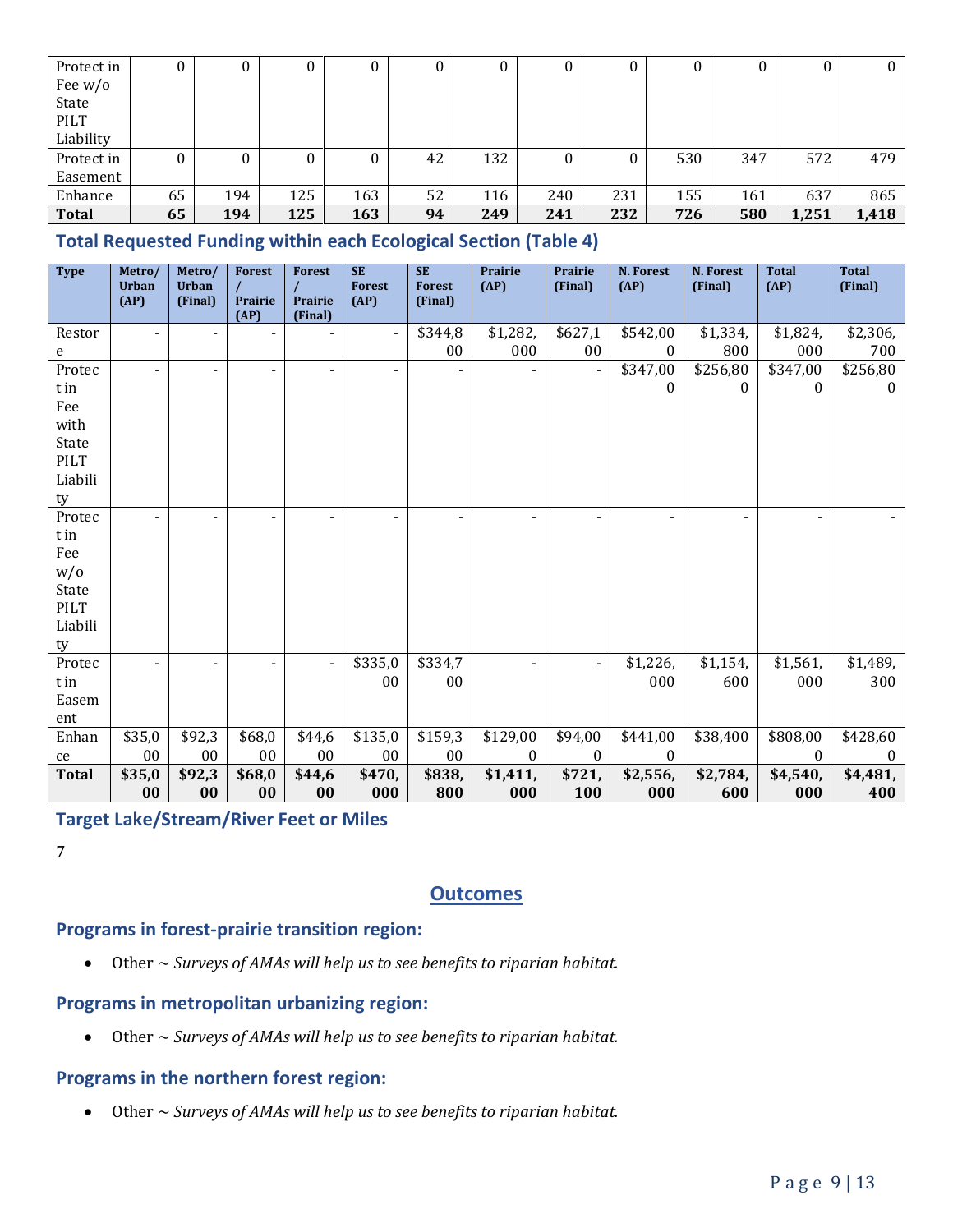#### **Programs in prairie region:**

• Other ~ *Future fish surveys of Cottonwood River will detect any changes from restored fish passage. Surveys of AMAs will help us to see benefits to riparian habitat.*

### **Programs in southeast forest region:**

• Rivers, streams, and surrounding vegetation provide corridors of habitat ~ *Surveys of AMAs will help us to see benefits to riparian habitat.*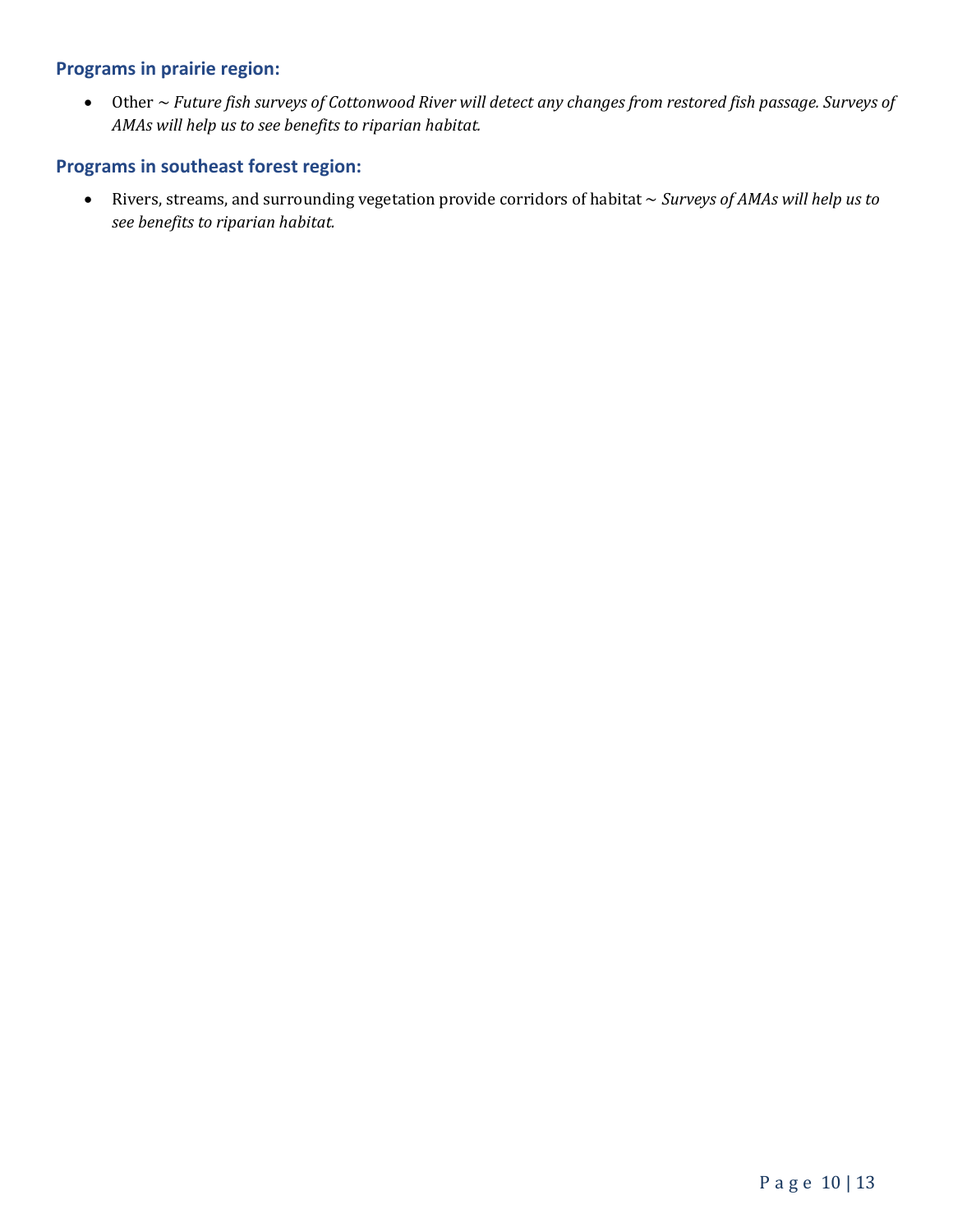## **Parcels**

## **Sign-up Criteria?**

[Yes](https://lsohcprojectmgmt.leg.mn/media/lsohc/final/signup_criteria/1403717978-Aquatic_Habitat_Protection_Cr.pdf)

# **Restore / Enhance Parcels**

| <b>Name</b>                           | County            | <b>TRDS</b> | <b>Acres</b>    | <b>Est Cost</b> | <b>Existing</b><br><b>Protection</b> |
|---------------------------------------|-------------------|-------------|-----------------|-----------------|--------------------------------------|
| Glacier Lake AMA                      | Aitkin            | 05023226    | 2               | \$1,218         | Yes                                  |
| <b>Bucks Mill AMA</b>                 | Becker            | 13842236    | 17              | \$3,290         | Yes                                  |
| <b>Upper Cormorant AMA</b>            | Becker            | 13843205    | $\mathbf{1}$    | \$1,044         | Yes                                  |
| Long Lake AMA                         | Becker            | 13941231    | $\mathbf{1}$    | \$1,044         | Yes                                  |
| Ida Lake AMA                          | <b>Blue Earth</b> | 10528212    | 15              | \$5,500         | Yes                                  |
| Little Otter Creek AMA                | Carlton           | 04817207    | 11              | \$2,500         | Yes                                  |
| Lotus Lake AMA                        | Carver            | 11623201    | 6               | \$3,080         | Yes                                  |
| Silver Lake AMA                       | Clay              | 13945226    | $\mathbf{1}$    | \$2,110         | Yes                                  |
| Silver Lake AMA                       | Clay              | 13945225    | $\overline{4}$  | \$575           | Yes                                  |
| North Long Lake AMA                   | Crow Wing         | 13428204    | $\overline{21}$ | \$3,804         | Yes                                  |
| Bertha Moody AMA                      | Crow Wing         | 13528232    | 26              | \$3,840         | Yes                                  |
| Vermillion River AMA                  | Dakota            | 11418220    | 65              | \$6,146         | Yes                                  |
| S. Branch Vermillion River AMA        | Dakota            | 11418229    | 79              | \$49,118        | Yes                                  |
| Miltona Lake AMA                      | Douglas           | 13037232    | 112             | \$19,124        | Yes                                  |
| Geneva Lake AMA                       | Douglas           | 12837216    | $\overline{2}$  | \$2,164         | Yes                                  |
| <b>Bliss AMA</b>                      | Douglas           | 13037221    | 13              | \$4,933         | Yes                                  |
| <b>Blue Earth River AMA</b>           | Faribault         |             | 38              |                 |                                      |
|                                       | Fillmore          | 10428221    |                 | \$8,900         | Yes                                  |
| Gribben Creek                         |                   | 10309228    | $\mathbf{1}$    | \$12,000        | Yes                                  |
| Duschee Creek                         | Fillmore          | 10310236    | $\mathbf{1}$    | \$10,000        | Yes                                  |
| Etna Creek AMA                        | Fillmore          | 10213236    | 43              | \$5,435         | Yes                                  |
| South Branch Root River               | Fillmore          | 10310221    | 3               | \$19,000        | Yes                                  |
| Lost Creek                            | Fillmore          | 10411218    | $\mathbf{1}$    | \$12,000        | Yes                                  |
| Little Jordan Creek                   | Fillmore          | 10412227    | $\mathbf{1}$    | \$2,000         | Yes                                  |
| Rice Creek                            | Fillmore          | 10411223    | $\overline{4}$  | \$17,000        | Yes                                  |
| Juglans Woods AMA                     | Freeborn          | 10221225    | 46              | \$2,100         | Yes                                  |
| Gemini AMA                            | Goodhue           | 11217207    | 37              | \$32,100        | Yes                                  |
| Winnebago Creek                       | Houston           | 10105216    | 3               | \$18,000        | Yes                                  |
| Bender Lake AMA                       | Itasca            | 15028210    | $\overline{2}$  | \$1,000         | Yes                                  |
| Little Knife AMA                      | Kanabec           | 04424228    | 17              | \$1,200         | Yes                                  |
| Elizabeth Lake AMA                    | Kandiyohi         | 11833203    | 9               | \$11,959        | Yes                                  |
| Middle Lake AMA                       | Kandiyohi         | 13941231    | $\overline{7}$  | \$24            | Yes                                  |
| Games Lake AMA                        | Kandiyohi         | 12235232    | 32              | \$1,260         | Yes                                  |
| <b>Stewart River Restoration</b>      | Lake              | 05311215    | 8               | \$409,500       | Yes                                  |
| Francis Lake AMA                      | Le Sueur          | 10924235    | $\overline{7}$  | \$4,275         | Yes                                  |
| St. Peter AMA                         | Le Sueur          | 11026214    | 4               | \$6,100         | Yes                                  |
| Thompson Lake AMA                     | Meeker            | 11732217    | 17              | \$1,500         | Yes                                  |
| Jennie Lake AMA                       | Meeker            | 11829233    | 2               | \$200           | Yes                                  |
| N Fork Crow River AMA                 | Meeker            | 12132235    | 9               | \$8,504         | Yes                                  |
| Minniebelle Lake AMA                  | Meeker            | 11831212    | $\overline{4}$  | \$3,900         | Yes                                  |
| <b>Cedar River AMA</b>                | Mower             | 10218215    | $\overline{2}$  | \$4,246         | Yes                                  |
| North Branch Root River               | Olmsted           | 10512221    | $\mathbf{1}$    | \$17,000        | Yes                                  |
| Eagle Lake AMA                        | Otter Tail        | 13140215    | 3               | \$989           | Yes                                  |
| Dead River-Walker Lake AMA            | Otter Tail        | 13440202    | 13              | \$4,467         | Yes                                  |
| <b>Barnes Springs AMA</b>             | Pine              | 04118212    | 25              | \$9,000         | Yes                                  |
| Glenwood Headquarters AMA enhancement | Pope              | 12538202    | 30              | \$16,500        | Yes                                  |
| Cottonwood R. Dam removals            | Redwood           | 10936226    | 1               | \$900,000       | Yes                                  |
| Sanborn AMA                           | Redwood           | 03627228    | $\overline{7}$  | \$800           | Yes                                  |
| Eagle Creek AMA                       | Scott             | 11521218    | 44              | \$13,946        | Yes                                  |
| Donna Lake AMA                        | St. Louis         | 05412201    | $\mathbf{1}$    | \$400           | Yes                                  |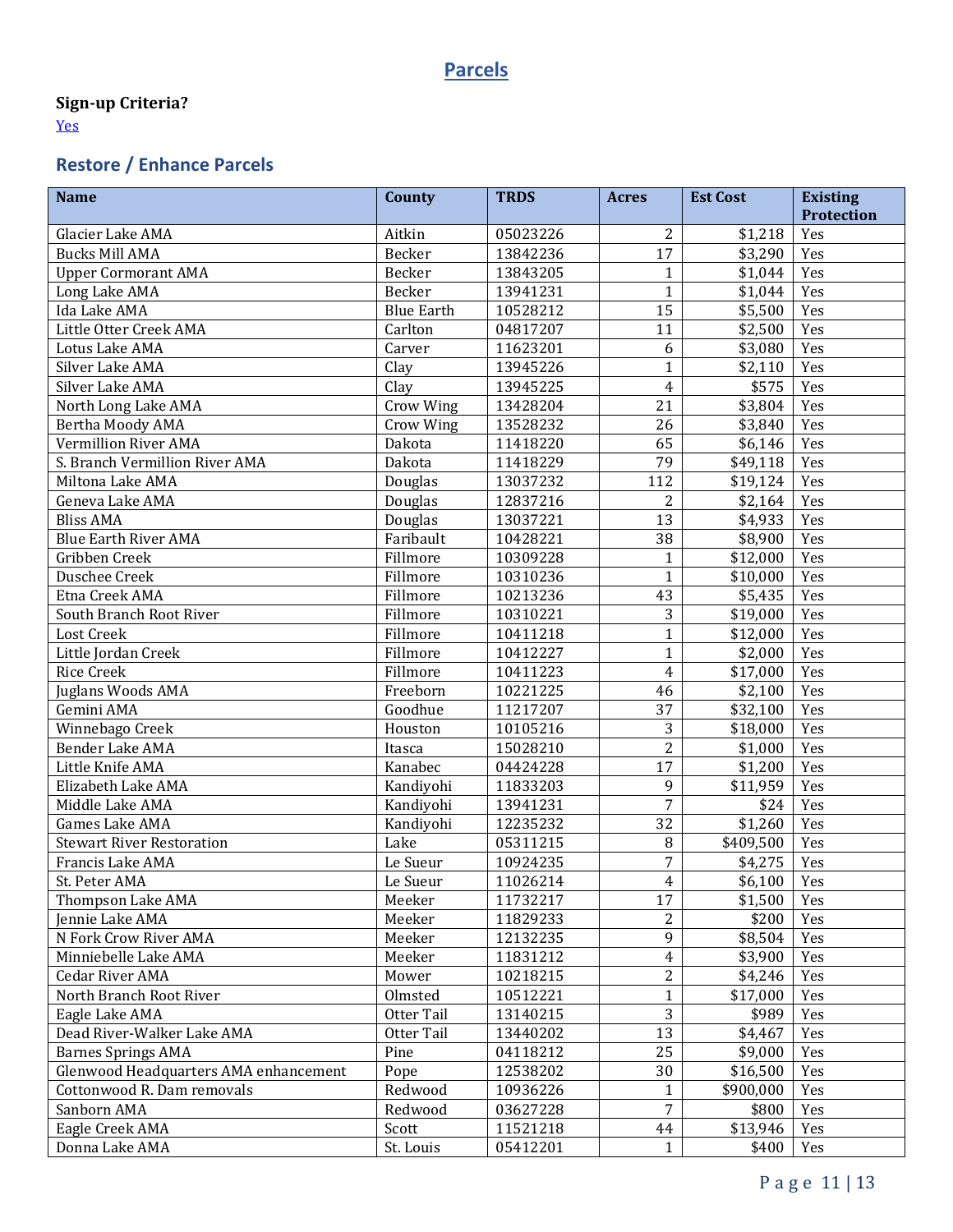| <b>Mission Creek restoration</b> | St. Louis | 04815208 | 12 | $$1,200,000$   Yes |     |
|----------------------------------|-----------|----------|----|--------------------|-----|
| <b>French R Headquarters AMA</b> | St. Louis | 05213209 | 42 | \$5,640            | Yes |
| Lester River AMA                 | St. Louis | 05114201 | 14 | \$3,580            | Yes |
| Miller Creek AMA                 | Wabasha   | 11112209 | 17 | \$6,873            | Yes |
| Rush Creek                       | Winona    | 10508220 |    | \$15,000           | Yes |
| Coolridge AMA                    | Winona    | 10509223 |    | \$4,200            | Yes |
| Middle Branch Whitewater River   | Winona    | 10710220 |    | \$87,500           | Yes |
| Ramsey Lake AMA                  | Wright    | 12026218 |    | \$4,700            | Yes |

## **Protect Parcels**

| <b>Name</b>                         | County    | <b>TRDS</b> | <b>Acres</b> | <b>Est Cost</b> | <b>Existing</b>   |
|-------------------------------------|-----------|-------------|--------------|-----------------|-------------------|
|                                     |           |             |              |                 | <b>Protection</b> |
| McGill (Ten Mile Lake)              | Cass      | 14031208    | 121          | \$181,000       | N <sub>0</sub>    |
| Pelican Lake Elks Camp              | Crow Wing | 13528202    | 193          | \$289,000       | N <sub>o</sub>    |
| Little Pelican Lake AMA             | Crow Wing | 13628228    | 33           | \$44,000        | N <sub>0</sub>    |
| Wisel Creek                         | Fillmore  | 10108205    |              | \$5,000         | N <sub>o</sub>    |
| Wisel Creek                         | Fillmore  | 10108206    |              | \$10,000        | N <sub>0</sub>    |
| West Beaver Creek                   | Houston   | 10206219    | 19           | \$125,000       | N <sub>o</sub>    |
| Winnebago Creek                     | Houston   | 10105223    | 12           | \$140,000       | No                |
| Winnebago Creek                     | Houston   | 10105224    | 61           | \$290,000       | N <sub>o</sub>    |
| Thompson Creek                      | Houston   | 10108206    | 11           | \$70,000        | N <sub>0</sub>    |
| Lower Bottle Lake AMA               | Hubbard   | 14134214    | 19           | \$150,000       | N <sub>0</sub>    |
| Anderson Trust (Kabekona watershed) | Hubbard   | 14332205    | 34           | \$51,000        | N <sub>o</sub>    |
| Garvin Brook                        | Winona    | 10708233    | $\mathbf{1}$ | \$10,000        | N <sub>0</sub>    |
| Garvin Brook                        | Winona    | 10608204    |              | \$5,000         | N <sub>o</sub>    |
| Garvin Brook                        | Winona    | 10708233    | 3            | \$95,000        | N <sub>0</sub>    |